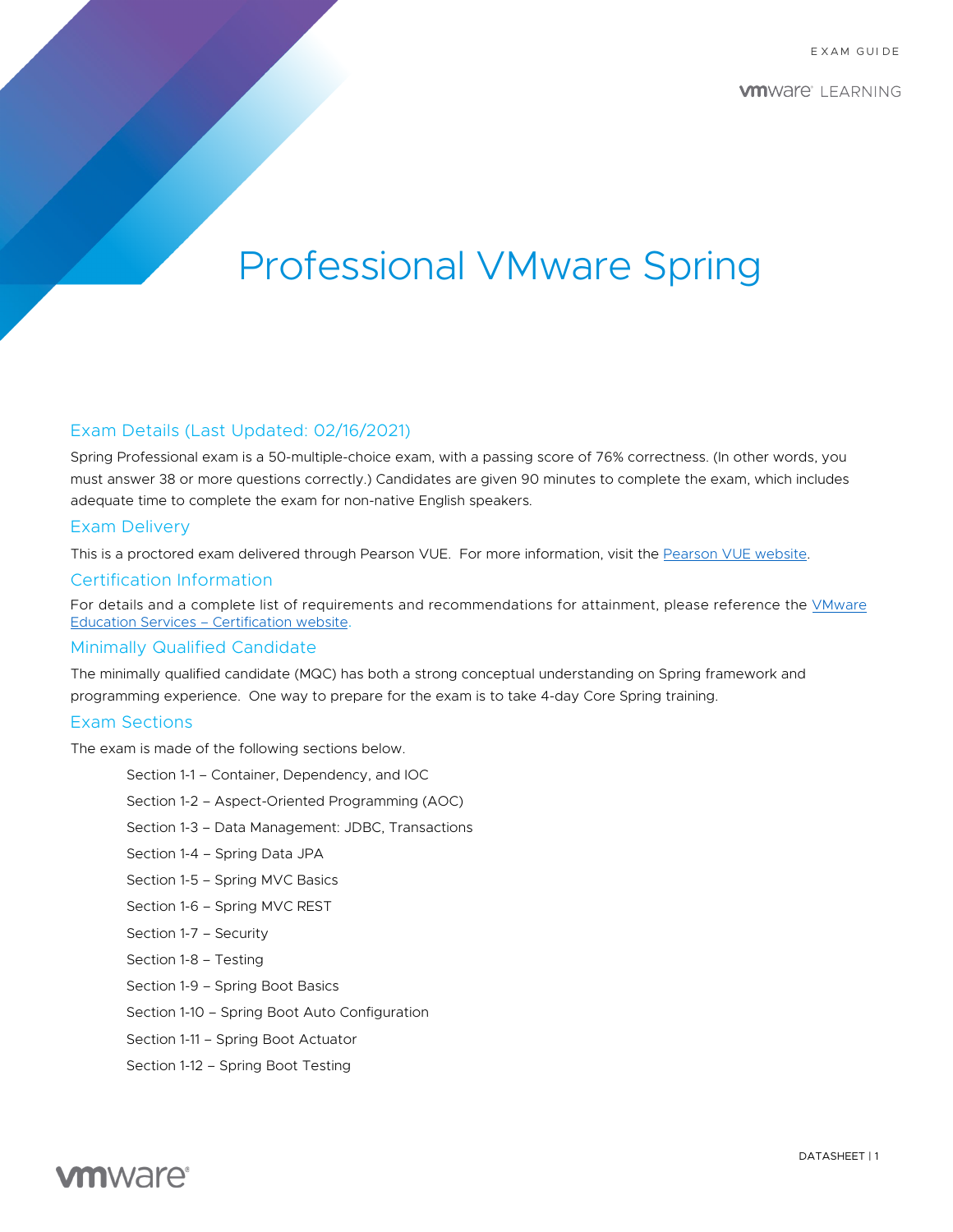### Sections Included in this Exam

Section 1-1 – Container, Dependency and IOC

- What is dependency injection and what are the advantages of using it?
- What is an interface and what are the advantages of making use of them in Java?
- What is an ApplicationContext?
- How are you going to create a new instance of an ApplicationContext?
- Can you describe the lifecycle of a Spring Bean in an ApplicationContext?
- How are you going to create an ApplicationContext in an integration test?
- What is the preferred way to close an application context? Does Spring Boot do this for you?
- Are beans lazily or eagerly instantiated by default? How do you alter this behavior?
- What is a property source? How would you use @PropertySource?
- What is a BeanFactoryPostProcessor and what is it used for? When is it invoked?
- What is a BeanPostProcessor and how is it different to a BeanFactoryPostProcessor? What do they do? When are they called?
- What does component-scanning do?
- What is the behavior of the annotation @Autowired with regards to field injection, constructor injection and method injection?
- How does the @Qualifier annotation complement the use of @Autowired?
- What is a proxy object and what are the two different types of proxies Spring can create?
- What does the @Bean annotation do?
- What is the default bean id if you only use @Bean? How can you override this?
- Why are you not allowed to annotate a final class with @Configuration
- How do you configure profiles? What are possible use cases where they might be useful?
- Can you use @Bean together with @Profile?
- Can you use @Component together with @Profile?
- How many profiles can you have?
- How do you inject scalar/literal values into Spring beans?
- What is Spring Expression Language (SpEL for short)?
- What is the Environment abstraction in Spring?
- Where can properties in the environment come from there are many sources for properties check the documentation if not sure. Spring Boot adds even more.
- What can you reference using SpEL?
- What is the difference between \$ and # in @Value expressions?

#### Section 1-2 – Aspect-Oriented Programming (AOP)

- What is the concept of AOP? Which problem does it solve? What is a cross cutting concern?
- What is a pointcut, a join point, an advice, an aspect, weaving?

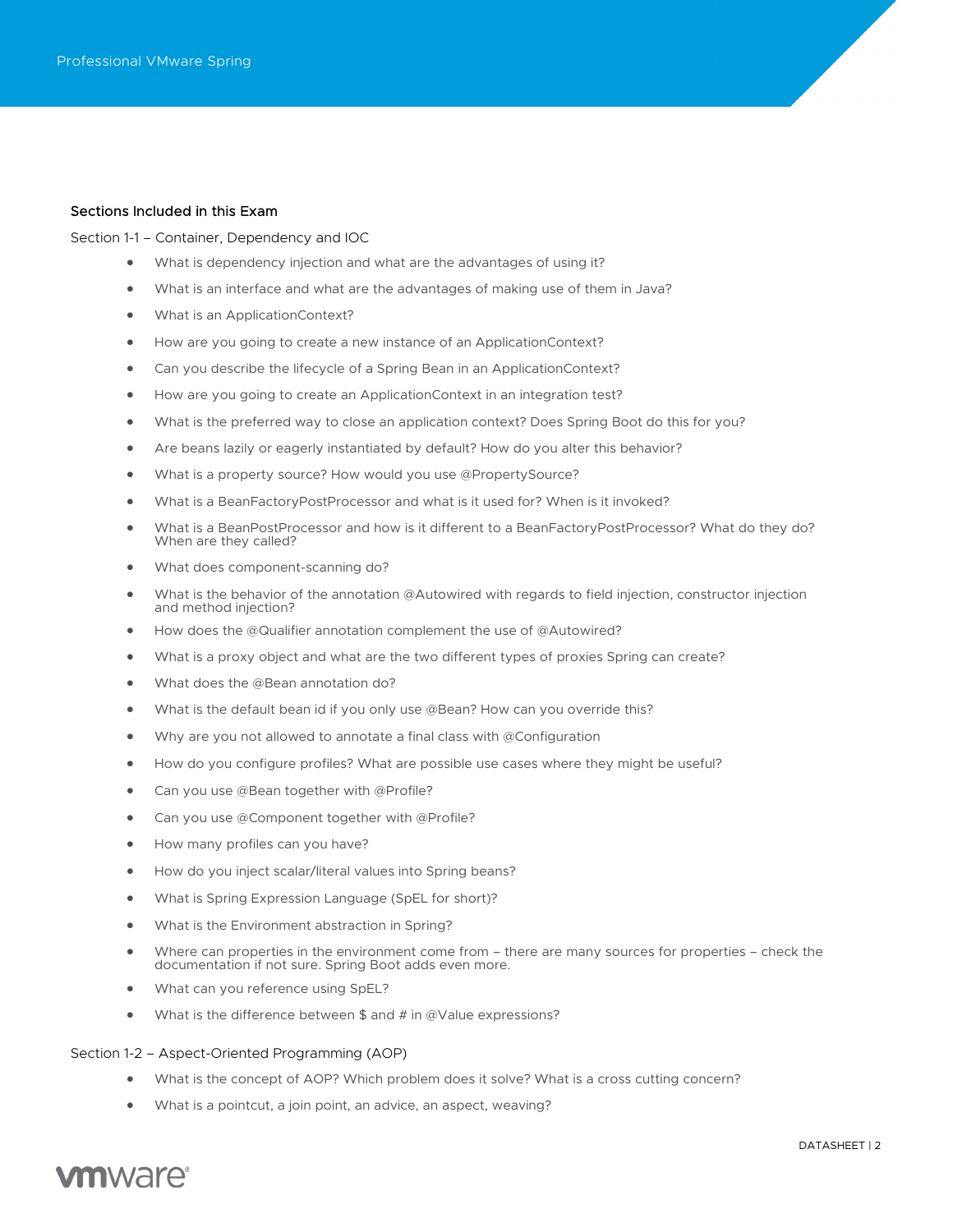- How does Spring solve (implement) a cross cutting concern?
- Which are the limitations of the two proxy-types?
- How many advice types does Spring support? Can you name each one?
- If shown pointcut expressions, would you understand them?
- What is the JoinPoint argument used for?
- What is a ProceedingJoinPoint? Which advice type is it used with?

#### Section 1-3 – Data Management: JDBC, Transactions

- What is the difference between checked and unchecked exceptions?
- How do you configure a DataSource in Spring?
- What is the Template design pattern and what is the JDBC template?
- What is a callback? What are the JdbcTemplate callback interfaces that can be used with queries? What is each used for? (You would not have to remember the interface names in the exam, but you should know what they do if you see them in a code sample).
- Can you execute a plain SQL statement with the JDBC template?
- When does the JDBC template acquire (and release) a connection, for every method called or once per template? Why?
- How does the JdbcTemplate support queries? How does it return objects and lists/maps of objects?
- What is a transaction? What is the difference between a local and a global transaction?
- Is a transaction a cross cutting concern? How is it implemented by Spring?
- How are you going to define a transaction in Spring?
- Is the JDBC template able to participate in an existing transaction?
- What is @EnableTransactionManagement for?
- How does transaction propagation work?
- What happens if one @Transactional annotated method is calling another @Transactional annotated method inside a same object instance?
- Where can the @Transactional annotation be used? What is a typical usage if you put it at class level?
- What does declarative transaction management mean?
- What is the default rollback policy? How can you override it?
- What is the default rollback policy in a JUnit test, when you use the @ RunWith(SpringJUnit4ClassRunner.class) in JUnit 4 or @ExtendWith(SpringExtension. class) in JUnit 5, and annotate your @Test annotated method with @Transactional?
- Are you able to participate in a given transaction in Spring while working with JPA?
- Which PlatformTransactionManager(s) can you use with JPA?
- What do you have to configure to use JPA with Spring? How does Spring Boot make this easier?

#### Section 1-4 – Spring Data JPA

- What is a Spring Data Repository interface?
- How do you define a Spring Data Repository interface? Why is it an interface not a class?
- What is the naming convention for finder methods in a Spring Data Repository interface?

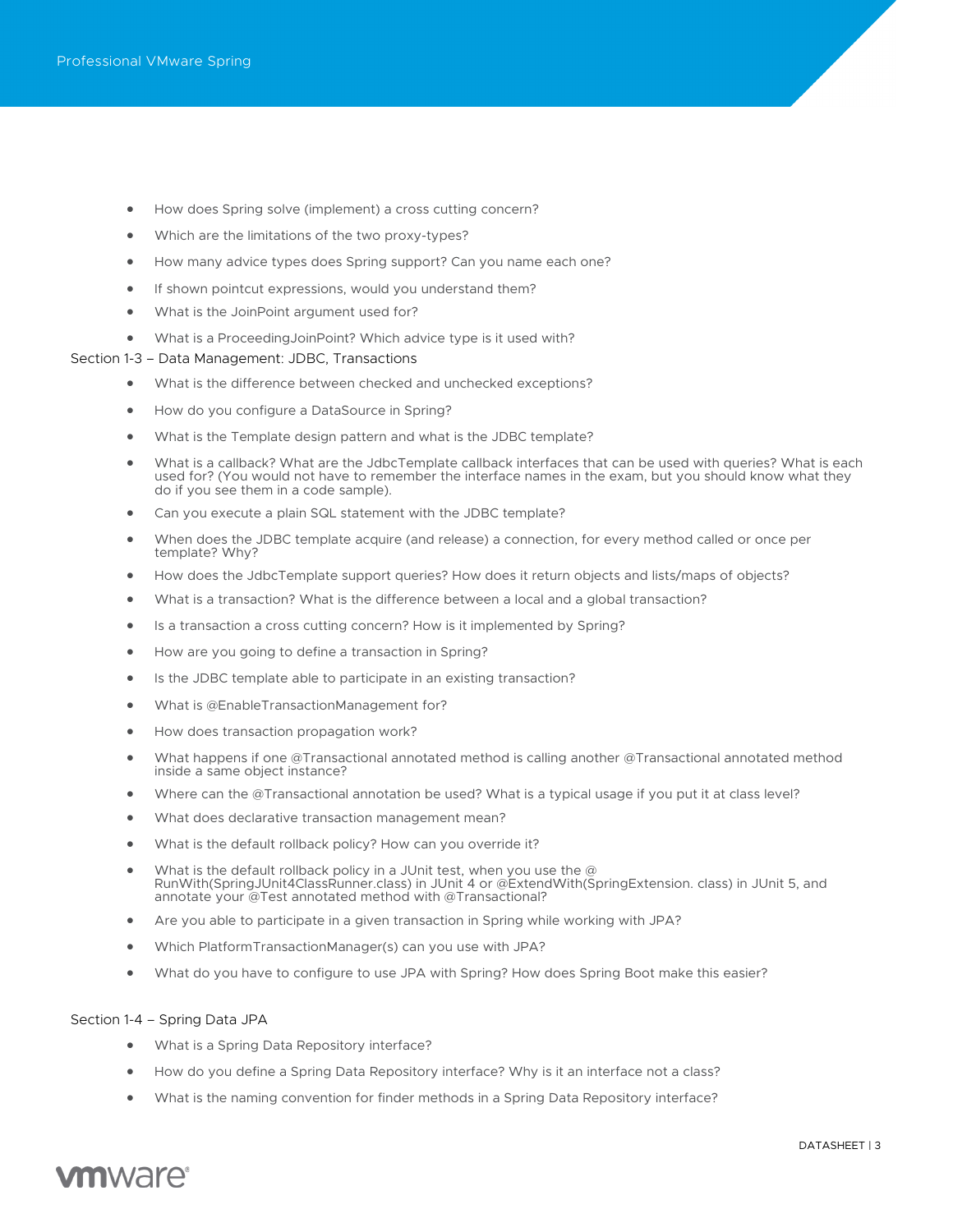- How are Spring Data repositories implemented by Spring at runtime?
- What is @Query used for?

#### Section 1-5 – Spring MVC Basics

- What is the @Controller annotation used for?
- How is an incoming request mapped to a controller and mapped to a method?
- What is the difference between @RequestMapping and @GetMapping?
- What is @RequestParam used for?
- What are the differences between @RequestParam and @PathVariable?
- What are the ready-to-use argument types you can use in a controller method?
- What are some of the valid return types of a controller method?

#### Section 6 – Spring MVC REST

- What does REST stand for?
- What is a resource?
- Is REST secure? What can you do to secure it?
- Is REST scalable and/or interoperable?
- Which HTTP methods does REST use?
- What is an HttpMessageConverter?
- Is @Controller a stereotype? Is @RestController a stereotype?
- What is the difference between @Controller and @RestController?
- When do you need to use @ResponseBody?
- What are the HTTP status return codes for a successful GET, POST, PUT or DELETE operation?
- When do you need to use @ResponseStatus?
- Where do you need to use @ResponseBody? What about @RequestBody?
- If you saw example Controller code, would you understand what it is doing? Could you tell if it was annotated correctly?
- What Spring Boot starter would you use for a Spring REST application?
- If you saw an example using RestTemplate, would you understand what it is doing?

#### Section 1-7 – Security

- What are authentication and authorization? Which must come first?
- Is security a cross cutting concern? How is it implemented internally?
- What is the delegating filter proxy?
- What is the security filter chain?
- What is a security context?
- What does the \*\* pattern in an antMatcher or mvcMatcher do?

# **vm**ware<sup>®</sup>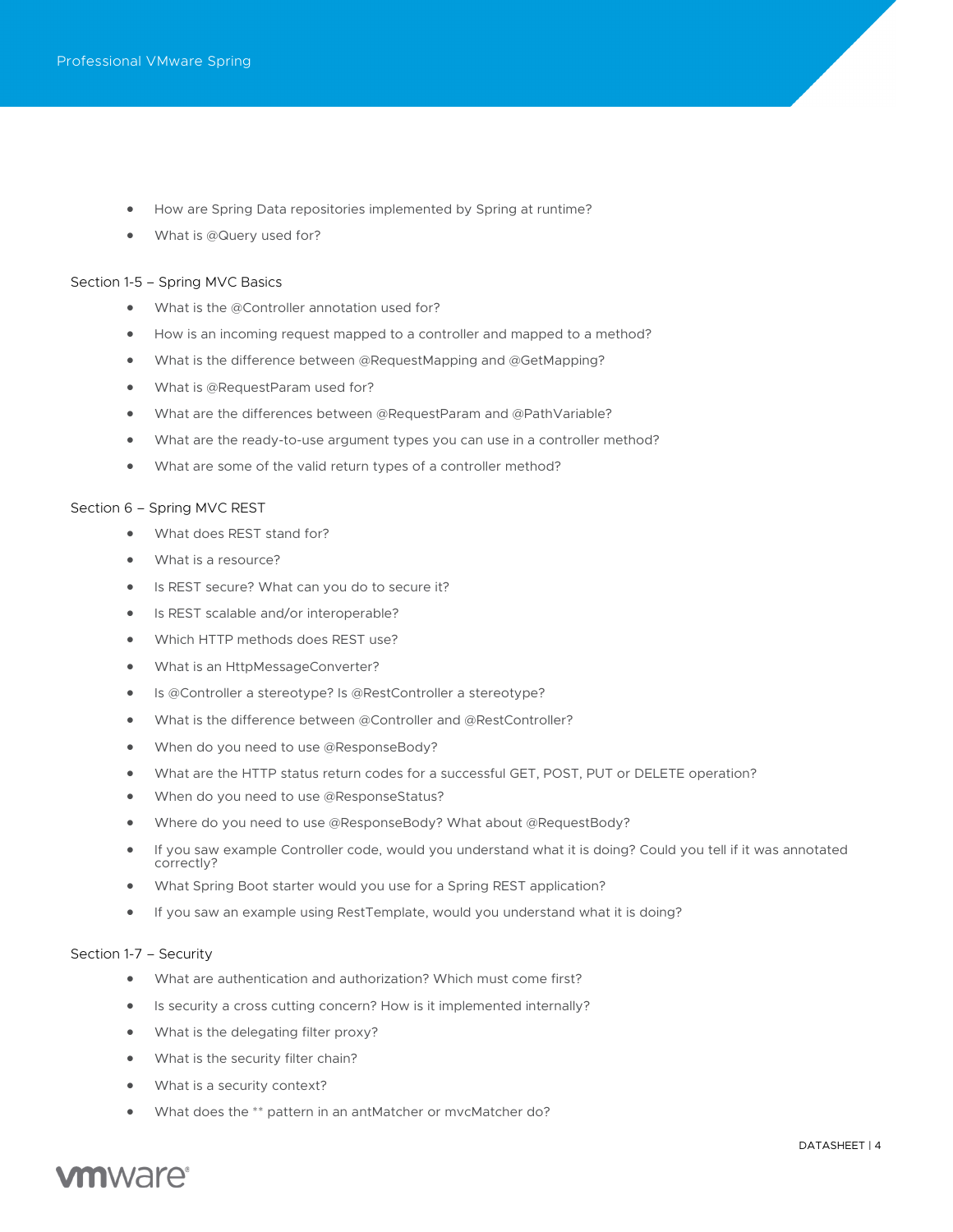- Why is the usage of mvcMatcher recommended over antMatcher?
- Does Spring Security support password encoding?
- Why do you need method security? What type of object is typically secured at the method level (think of its purpose not its Java type).
- What do @PreAuthorized and @RolesAllowed do? What is the difference between them?
- How are these annotations implemented?
- In which security annotation, are you allowed to use SpEL?

#### Section 8 – Testing

- What type of tests typically use Spring?
- How can you create a shared application context in a JUnit integration test?
- When and where do you use @Transactional in testing?
- How are mock frameworks such as Mockito or EasyMock used?
- How is @ContextConfiguration used?
- How does Spring Boot simplify writing tests?
- What does @SpringBootTest do? How does it interact with @SpringBootApplication and @SpringBootConfiguration?

#### Section 1-9 – Spring Boot Basics

- What is Spring Boot?
- What are the advantages of using Spring Boot?
- What things affect what Spring Boot sets up?
- What is a Spring Boot starter? Why is it useful?
- Spring Boot supports both properties and YML files. Would you recognize and understand them if you saw them?
- Can you control logging with Spring Boot? How?
- Where does Spring Boot look for application.properties file by default?
- How do you define profile specific property files?
- How do you access the properties defined in the property files?
- What properties do you have to define in order to configure external MySQL?
- How do you configure default schema and initial data?
- What is a fat jar? How is it different from the original jar?
- What embedded containers does Spring Boot support?

#### Section 1-10 – Spring Boot Auto Configuration

- How does Spring Boot know what to configure?
- What does @EnableAutoConfiguration do?
- What does @SpringBootApplication do?

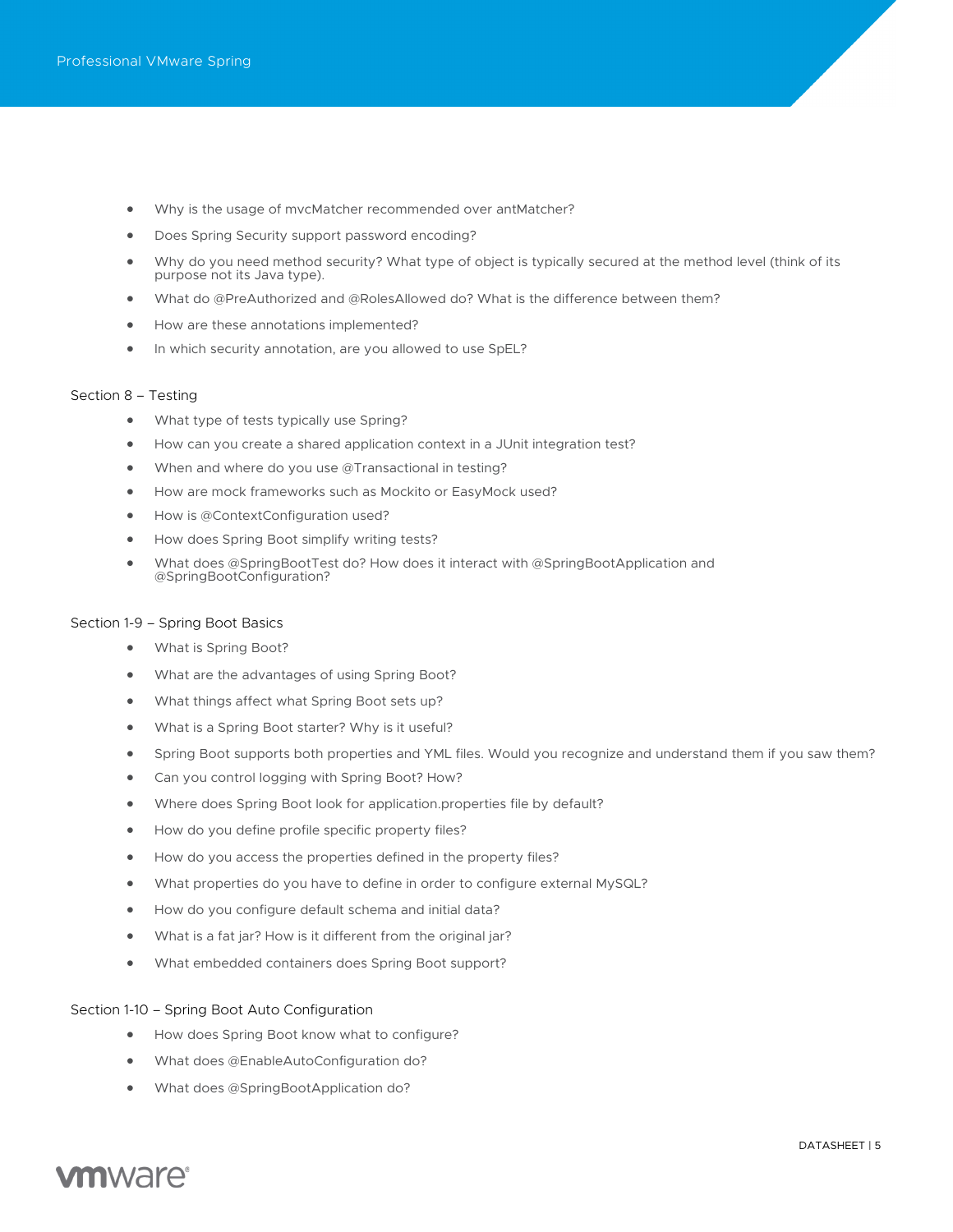- Does Spring Boot do component scanning? Where does it look by default?
- How are DataSource and JdbcTemplate auto-configured?
- What is spring.factories file for?
- How do you customize Spring Boot auto configuration?
- What are the examples of @Conditional annotations? How are they used?

#### Section 1-11 – Spring Boot Actuator

- What value does Spring Boot Actuator provide?
- What are the two protocols you can use to access actuator endpoints?
- What are the actuator endpoints that are provided out of the box?
- What is info endpoint for? How do you supply data?
- How do you change logging level of a package using loggers endpoint?
- How do you access an endpoint using a tag?
- What is metrics for?
- How do you create a custom metric?
- What is Health Indicator?
- What are the Health Indicators that are provided out of the box?
- What is the Health Indicator status?
- What are the Health Indicator statuses that are provided out of the box?
- How do you change the Health Indicator status severity order?
- Why do you want to leverage 3rd-party external monitoring system?

#### Section 1-12 – Spring Boot Testing

- When do you want to use @SpringBootTest annotation?
- What does @SpringBootTest auto-configure?
- What dependencies does spring-boot-starter-test brings to the classpath?
- How do you perform integration testing with @SpringBootTest for a web application?
- When do you want to use @WebMvcTest? What does it auto-configure?
- What are the differences between @MockBean and @Mock?
- When do you want @DataJpaTest for? What does it auto-configure?

# **vm**ware<sup>®</sup>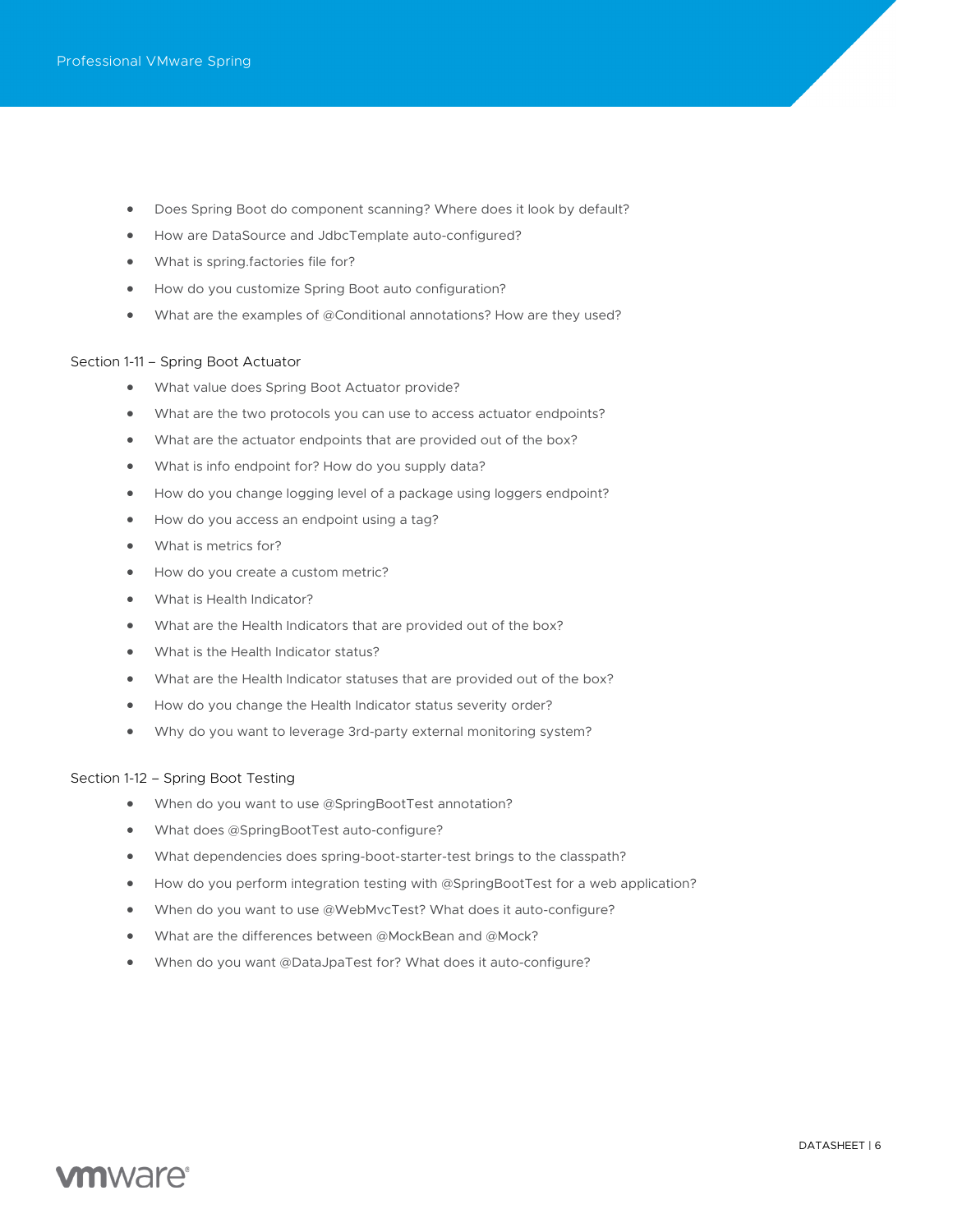# Recommended Courses

Core Spring 4-day Course

Spring Boot 2-day Course (If you are already familiar with Spring Framework)

# References\*

In addition to the recommended courses, item writers use the following references for information when writing exam questions. It is recommended that you study the reference content as you prepare to take the exam, in addition to any recommended training.

| <b>Name</b>                               | <b>Version</b>              |
|-------------------------------------------|-----------------------------|
| <b>Spring Framework Core Technologies</b> | Spring<br>Framework<br>5.x  |
| <b>Spring Framework Data Access</b>       | Spring<br>Framework<br>5.x  |
| <b>Spring Framework Testing</b>           | Spring<br>Framework<br>5.x  |
| <b>Spring Framework MVC</b>               | Spring<br>Framework<br>5.x  |
| <b>Spring Security</b>                    | Spring<br>Framework<br>5.x  |
| <b>Using Spring Boot</b>                  | <b>Spring Boot</b><br>2.3.x |
| <b>Spring Boot Features</b>               | <b>Spring Boot</b><br>2.3.x |
| <b>Spring Boot Actuator</b>               | <b>Spring Boot</b><br>2.3.x |

# Certification Requirements

[VCP-AM Develop 2022](https://www.vmware.com/education-services/certification/vcp-am-dev-exam.html)